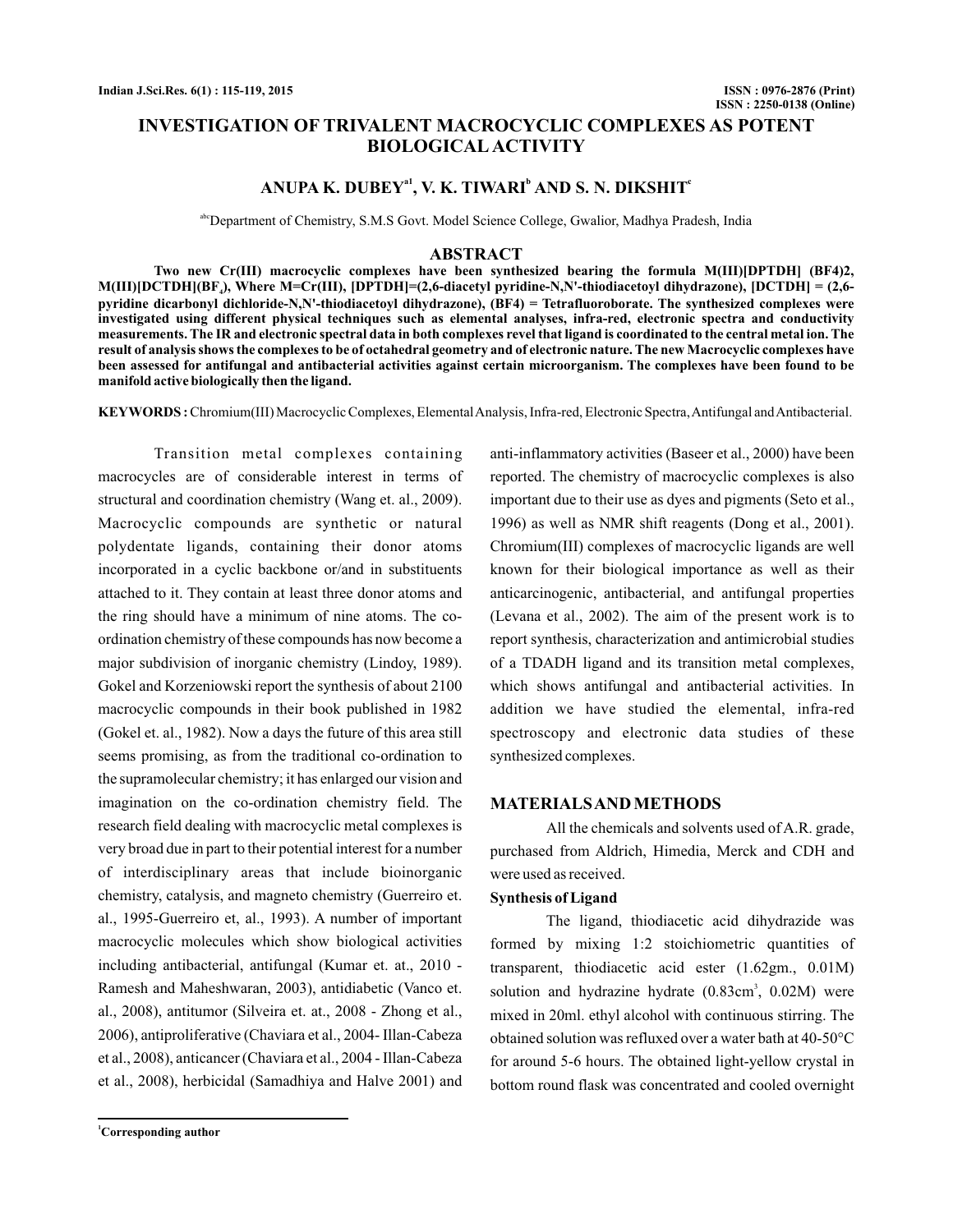and were filtered, washed with alcohol and ether then dried in vacuum over anhydrous  $CaCl<sub>2</sub>$  in a desicator.

#### **Synthesis of Metal Complexes I**

1:1:1stoichiometric quantities of ligand (1.78gm., 0.01M), chromium acetate (2.42 gm., 0.01M) and 2,6 diacetyl pyridine (1.63 gm., 0.01M) were mixed in 20 ml. Ethanol with continuous stirring. The obtained solution was refluxed over a water-bath for around 6-7 hours and concentrated. Then a little of sodium tetrafluoroborate was added and the solution was cooled overnight, crystals separated out. These yellowish-brown crystals were filtered, washed with alcohol and then dried in vacuum over anhydrous  $CaCl<sub>2</sub>$  in a desicator.

#### **Synthesis of Metal Complexes II**

1:1:1stoichiometric quantities of ligand (1.78 gm., 0.01M), chromium acetate (2.42 gm., 0.01M) and 2,6 pyridine dicarbonyl dichloride (1.90 gm., 0.01M) were mixed in 20 ml. ethanol with continuous stirring. The obtained solution was refluxed over a water-bath for around 6-7 hours and concentrated. Then a little of sodiumtetrafluoroborate was added and the solution was cooled overnight, crystals separated out. These greenishblue crystals were filtered, washed with Alcohol and then dried in vacuum over anhydrous  $CaCl<sub>2</sub>$  in a desicator.

### **Analytical and Physical Measurements**

The elemental analysis helps in fixing the stoichiometric composition of the ligand and metal complexes. The carbon, hydrogen, nitrogen, oxygen analyzed by sophisticated analytical instrument facility

such as Elemental Analyzer (Thermo Scientific 338 35210) and for weighing by Micro Balance (Mettler Toledo Model XP6). Melting point determine by (Make-VEEGO, Model-VMP-PM). For metal estimation, using gravimetric method of analysis Vogel's Quantitative Inorganic Analysis (seventh edition) revised by G.SVEHLA. Infra-red spectra of synthesized compounds were recorded on (Perkin-Elemer- Model No.- C91158) in the range 4000-400 cm-1. The electronic spectra of complexes in DMSO were recorded on a UV-VIS-NIR (Cary5E) spectrophotometer at room temperature.

#### **INFRA-RED DATA**

The band due to the -NH2 group disappeared completely in the complexes. The band due to the -NH group did not show any change in the spectra of complexes, confirming that the Nitrogen of -NH group did not take part in reaction whereas a sharp band was seen in the range of 1350cm-1 proving that -NH2 group is present in the ligand. Some entirely new absorption band appeared in the spectra of complexes viz. band around 560-550cm-1 due to M-N group, a band around 440-430cm-1 due to M-O group and a band around 340-320cm-1 due to presence of M-H group. These new band confirmed the coordination of nitrogen, oxygen and sulphur with the metal atom in the complexes.

#### **ELECTRONIC DATA**

The synthesized macrocyclic complexes are stable in air, completely insoluble in water and common organic solvents, but they are soluble in DMSO. The electronic spectra of the complexes recorded in DMSO (HPLC grade). All the absorption bands in electronic spectra were found for

**Table 1 : Elemental Analysis and Molar Conductivity Data of the Ligand and Newly Synthesized Cr(III) Macrocyclic Complexes**

| <b>COMPOUND</b>          | <b>M.P.</b><br>$(^0C)$ | <b>COLOR</b>               | <b>YIELD</b><br>$(\%)$ | <b>ELEMENTAL ANALYSIS (%)</b><br>(F/c) |                |                  |                | <b>MOLAR</b><br><b>CONDUCTIVITY</b><br>$(ohm-1cm2mol-1)$ |
|--------------------------|------------------------|----------------------------|------------------------|----------------------------------------|----------------|------------------|----------------|----------------------------------------------------------|
|                          |                        |                            |                        | C                                      | н              | N                | M              |                                                          |
| <b>TDADH</b>             | 176                    | Light-Yellow               | $2.35$ gm.             | 26.91<br>(26.93)                       | 5.60<br>(5.61) | 31.32<br>(31.42) |                |                                                          |
| $Cr(III)[DPTDH](BF4)2$   | 256                    | Yellowish-<br><b>Brown</b> | 1.88 gm.               | 29.21<br>(29.26)                       | 3.14<br>(3.18) | 13.11<br>(13.13) | 9.66<br>(9.75) | 113.45                                                   |
| $Cr(III)[DCTDH](BF_4)_2$ | 260                    | Greenish-Blue              | 1.79 gm.               | 22.81<br>(23.00)                       | 1.62<br>(1.91) | 12.04<br>(12.19) | 9.01<br>(9.06) | 113.68                                                   |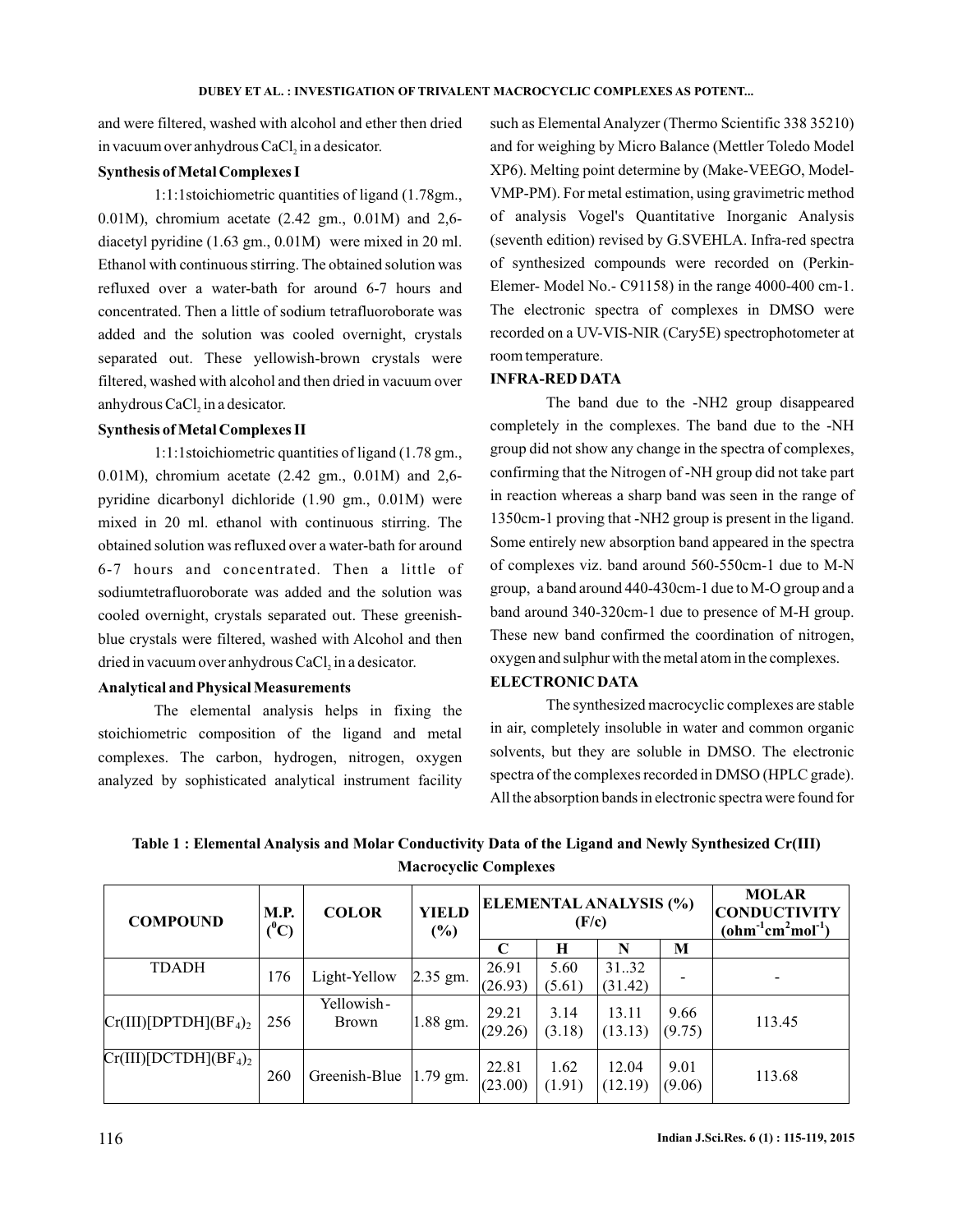| <b>S. NO.</b> | <b>FUNCTIONAL GROUPS</b> | [TDADH]                  | $Cr(III)[DPTDH](BF4)2$ | $Cr(III)[DCTDH](BF4)2$ |
|---------------|--------------------------|--------------------------|------------------------|------------------------|
| ı.            | $-CH2$                   | 2930                     | 2870                   | 2860                   |
| 2.            | $-NH2$                   | 1350                     |                        |                        |
| 3.            | $-NH$                    | 3400                     | 3400                   | 3400                   |
| 4.            | $N-N$                    | 980                      | 930                    | 940                    |
| 5.            | $C-H$                    | 820                      | 780                    | 770                    |
| 6.            | $>C=N$                   |                          | 1590                   | 1580                   |
| 7<br>7.       | $>C=O$                   | 1730                     | 1690                   | 1670                   |
| 8.            | $M-N$                    | $\overline{\phantom{0}}$ | 560                    | 550                    |
| 9.            | $M-O$                    |                          | 440                    | 430                    |
| 10.           | $M-S$                    |                          | 340                    | 320                    |

**Table: 2 Infra-Red Spectral Data of Ligand and Newly Synthesized Cr(Iii) Macrocyclic Complexes**

Table: 3 Absorption Bands (in cm<sup>-1</sup>) of Macrocyclic Complexes in Electronic Spectra

| <b>S. NO.</b> | <b>COMPLEXES</b>       | TRANSITION (cm <sup>-1</sup> ) |                   |  |  |
|---------------|------------------------|--------------------------------|-------------------|--|--|
|               |                        |                                | $L \rightarrow M$ |  |  |
|               | $Cr(III)[DPTDH](BF4)2$ | 1900                           | 24100             |  |  |
| ـ.            | $Cr(III)[DCTDH](BF4)2$ | 12450                          | 24550             |  |  |

complexes in the range of  $12,450-11,900$  cm<sup>-1</sup> attributed to  $E^2$ Eg $\rightarrow$ <sup>2</sup>T<sub>2</sub>g transition and in the range of 24,550 24,100cm<sup>-1</sup> attributed to L→M charge transfer transition. These transition confirmed the octahedral geometric of the complexes.

## **Determination of Antimicrobial Susceptibility By Agar Well Diffusion Method**

Prepare Muller Hinton agar medium (38 gm. in 1000 ml of distilled water) according to the manufacturer's instructions, with supplementation for fastidious organisms. Medium should have a level depth of  $4 \text{ mm} \pm 0.5$ mm (25 ml. in a 90 mm petridish, 70 ml. in a 150 mm Petri dish). The surface of the agar should be dry before use. The dissolved medium was autoclaved at 15 Ibs pressure at 121ºC for 15 minutes. The autoclave medium was mixed well and poured onto petriplate while still molten. Petriplate containing 20 ml. Muller Hinton medium were seeded with 24 hr. culture of bacterial strains. Well were cut and 1 ml compound (0.1mg/ml) were added. The plates were than incubated at 37ºC for 24 hours. The antibacterial activity was assayed by measuring the diameter of the inhibition zone formed around the well. Measure the diameters of zones of inhibition to the nearest millimeter with a ruler or an automated zone reader.

### **Minimum Inhibitory Concentration (MIC)**

were incubated at  $37^{\circ}$ C in a BOD incubator and observed for The antibacterial activity of ligand and its newly synthesized complexes determined by following methods, successive ten sterilized tubes filled with 2 ml. nutrient broth (8 gm. in 1000 ml. distilled water) containing 500μg/ml., 250μg/ml., and 100μg/ml., 50μg/ml. and 25μg/ml. respective concentrations of test compounds were change in turbidity after 24 hours.Atube containing nutrient broth without sample was taken as control. The least sample concentration which inhibited the growth of the test organisms was taken as MIC. inoculated with 100 μl of the bacterial suspension. The tubes

## **RESULTSAND DISCUSSION**

The analytical data of ligand and trivalent macrocyclic complexes derived from oxydiacetic acid ester and hydrazine hydrate and the ligand and complexes formulated as: TDADH and Cr(III)[DPTDH](BF4)2,  $Cr(III)[DCTDH](BF<sub>4</sub>)$ <sup>2</sup>. Ligand and all the macrocyclic complexes are light-yellow, yellowish-brown, greenishblue colored and soluble in dimethyl formamide (DMF) and dimethyl sulphoxide (DMSO). The higher values of molar conductance in dimethyl sulphoxide (DMSO) indicate them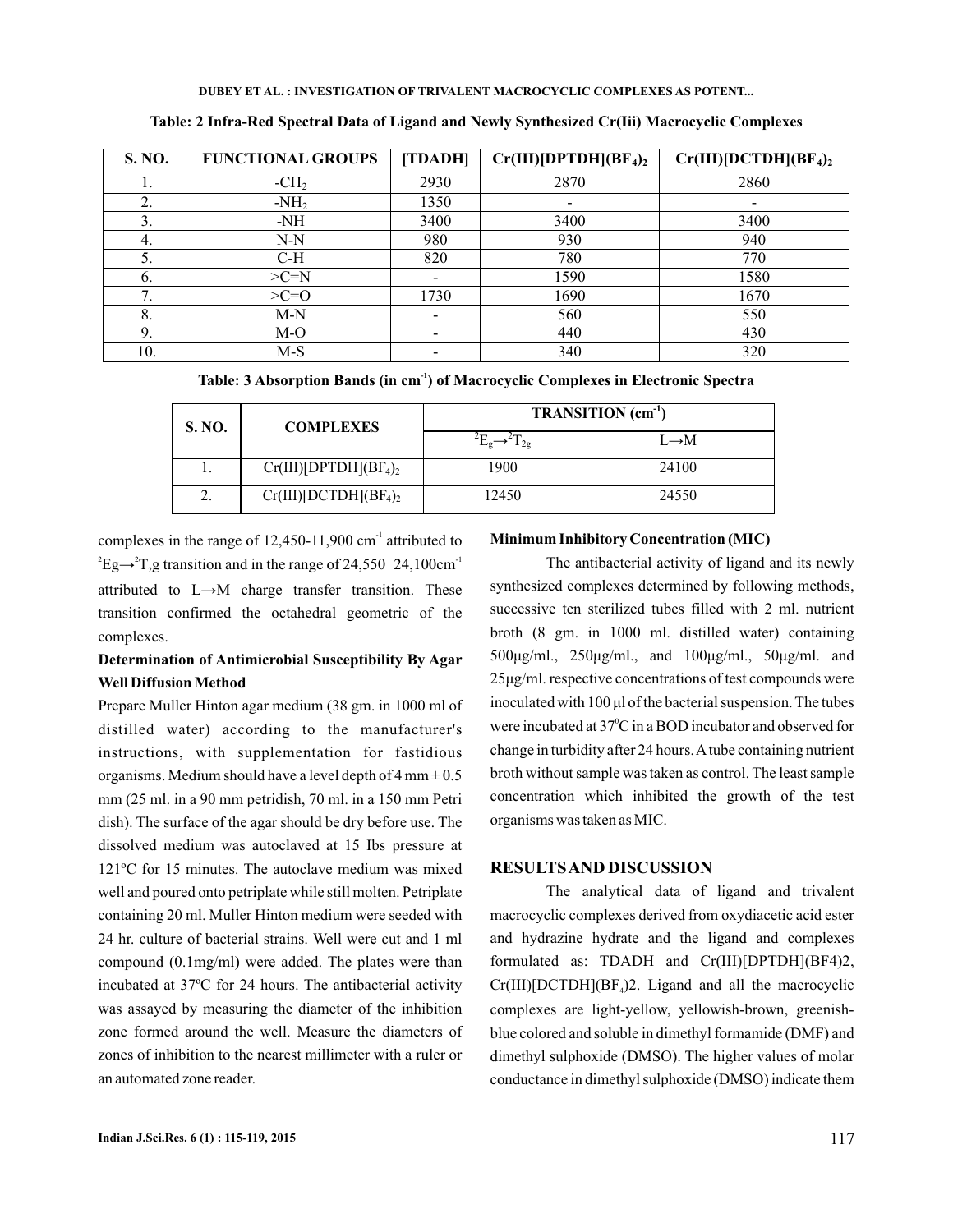|                          |                            | <b>ACTIVITY AGAINST BACTERIAL</b><br><b>STRAIN</b> |                                  | <b>ACTIVITY AGAINST FUNGAL</b><br><b>STRAIN</b> |             |  |
|--------------------------|----------------------------|----------------------------------------------------|----------------------------------|-------------------------------------------------|-------------|--|
| <b>COMPOUNDS</b>         | E. coli<br>(gram-negative) | S. typhi<br>$\rm (gram-$<br>negative)              | S. aureus<br>(gram-<br>positive) | A. brasiliensis                                 | C. albicans |  |
| <b>TDADH</b>             | 0.625                      | 0.617                                              | 0.610                            | 0.602                                           | 0.615       |  |
| $Cr(III)[DPTDH](BF_4)_2$ | 0.250                      | 0.299                                              | 0.241                            | 0.260                                           | 0.255       |  |
| $Cr(III)[DCTDH](BF4)2$   | 0.215                      | 0.271                                              | 0.214                            | 0.210                                           | 0.210       |  |

Table 4 : Minimum Inhibitory Concentration (MIC) Value in Molar Concn. [X10<sup>4</sup>] of Ligand **and Newly Synthesized Cr(III) Macrocyclic Complexes**

to be electrolytic in nature. All compounds give satisfactory elemental analyses results as shown in the Table-1. in infrared spectral data Table-2 nitrogen, oxygen and sulphur are suitably placed for coordination toward the metal ion, has been proposed for all the complexes, where as absent in ligand confirm a octahedral geometry of complex I and complex II. Electronic spectral data of ligand and Cr(III) Macrocyclic complexes shown in Table-3. The Minimum inhibitory concentration (MIC) value in molar concn shown in Table-4 of ligand and complexes compared where as complexes showed good antimicrobial activity than ligand. All complexes were decomposed over 250°C indicating their thermal stability.

## **ACKNOWLEDGEMENT**

We are thankful to the Deptt. of Chemistry, S.M.S Govt. Model Science College, Gwalior, for laboratory facilities. Our special thanks to the esteemed institutions IIT- Roorkee, [Deptt. of Biotechnology and Nanotechnology] and IIT-Saharanpur-UP. [Deptt. Of Polymer Science and Technology] for technical data analysis through sophisticated instrumentation relevant with research paper.

### **REFERENCES**

- Baseer M. A. , Jadhav V. D., Phule R. M., Archana Y. V. and Vibhute Y. B., 2000. Synthesis and antimicrobial activity of some new Schiff bases. Orient. J. Chem., 16: 553-556.
- Chaviara A. T., Cox P. J., Repana K. H., Papi R. M., Papazisis K. T., Zambouli D. A., Kortsaris H., Kyriakidis D. A. and Bolos C. A., 2004. Copper

(II) Schiff base coordination compounds of dien with heterocyclic aldehydes and 2- amino-5 methyl-thiazole:synthesis, characterize-ation, antiproliferative and antibacterial studies. Crystal structure of Cudien OOCl<sub>2</sub>, J. Inorg. Biochem. J. Inorg. Biochem., 98(8): 1271-1283.

- Dong W., Yang R and Yan L., 2001. Rare earth complexes of new Schiff base Macrocyclic ligan derived from 2,2'-(ethylenedioxy) isbenzaldehyde and 2,2'-(ethylenedioxy)bisbenzyl amine. Indian J. Chem., 40A: 202-206.
- Da Silveira V. C., Luz J. S., Oliveira C. C., Graziani I., Ciriolo M. R. and Da Costa Ferreira A M.., May-Jun 2008. Double-strand DNA cleavage induced by oxindole-Schiff base Copper(II) complexes with potential antitumor activity. J. Inorg. Biochem., 102(5-6):1090-103.
- Gokel G. W. and Korzeniowski S. H., 1982. Macrocyclic Polyether Syntheses, Springer-Verlag, Berlin Heidelberg NewYork.
- Guerreiro P., Tamburini S. and Vigato V. A., 1995. From mononuclear to polynuclear macrocyclic or macroacyclic complexes', Coord. Chem. Rev., **139** : 17-243.
- Guerreiro, P., Tamburini S., Vigato P. A., Russo U. and Benelli C., 1993. "Mössbauer and magnetic properties of mononuclear, homo- and heterodinuclear complexes", Inorg. Chim. Acta, 213, p. 279 287.